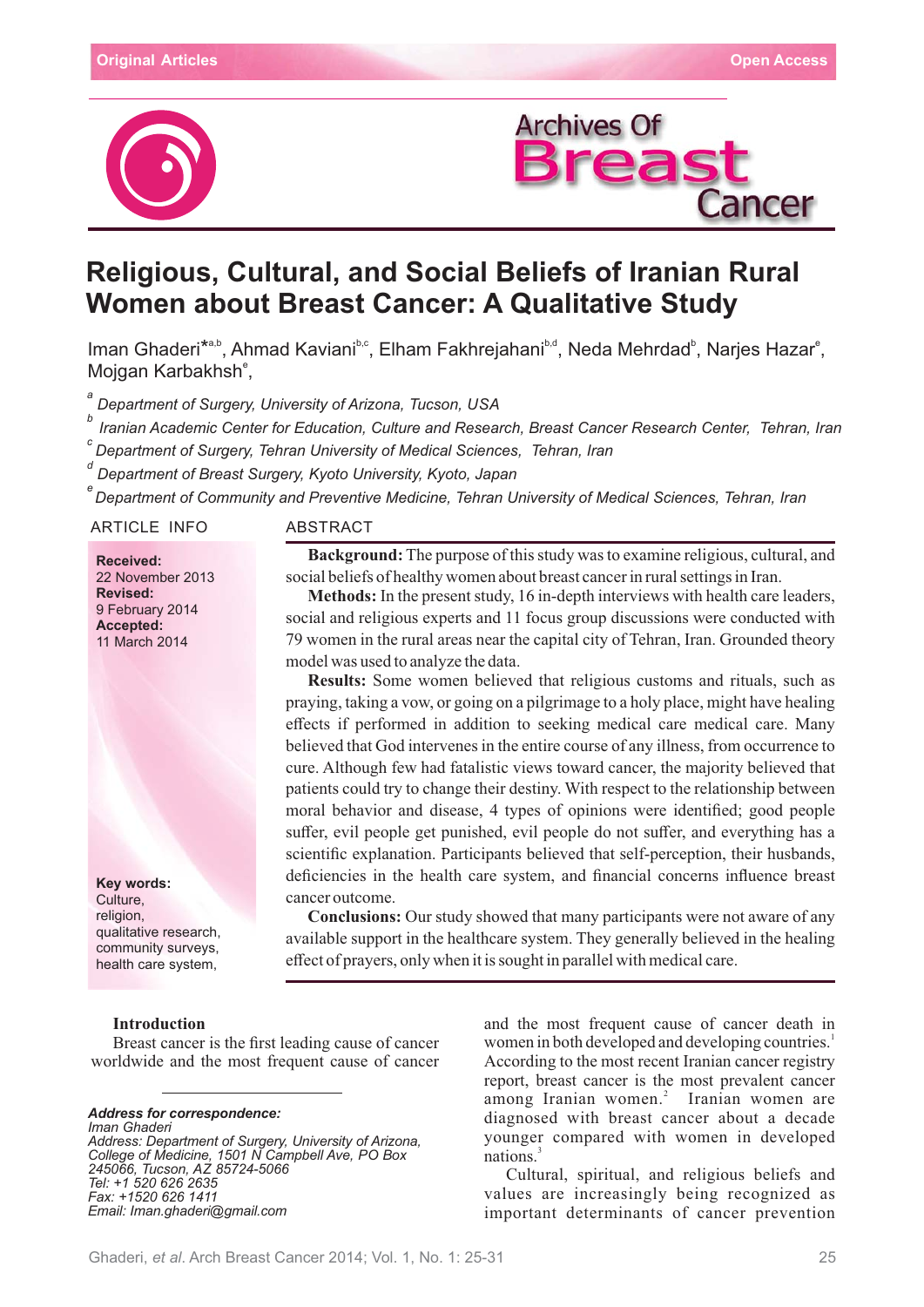

behaviors and outcomes following cancer diagnosis and treatment. $47$  Culture powerfully shapes what people think about cancer and how to explain the incidence of cancer. Therefore, it might determine community beliefs about what can be done toward cancer. For instance, among some groups, cancer is viewed as getting a death sentence or God's punishment, and it is believed there is very little one can do to prevent cancer. $s$ <sup>8,9</sup> This can potentially influence a patient's intention to seek treatment and ability to cope. A survey in Qatar showed that women were significantly less likely to participate in breast cancer screening, if they believed that breast cancer is related to God's punishment or bad luck.<sup>1</sup>

The spiritual needs of patients are often neglected and not addressed.<sup>11,12</sup> Moreover, most of the studies in this field have been performed in western countries among women with breast cancer and not among healthy women.<sup>13</sup> Optimum care for breast cancer requires an in-depth understanding of spiritual, religious, cultural, and social aspects of the disease to enable health care professionals to best address the needs of patients and their families. The aim of this study was to examine religious, cultural, and social beliefs of healthy Iranian women about breast cancer in rural areas.

## **Methods**

This qualitative study had two phases. In the first phase, 16 individual interviews were performed with leaders in the health care system, health professionals, medical specialists, and social and religious experts. Based on the data obtained in the first phase and literature on women's health, the primary items for the focus group discussion  $(FGD)$ were gathered. The study was approved by the research ethics Committee of the Iranian Centre for Breast Cancer.

In the present study, 11 FGDs were conducted with 79 women using purposive sampling. FGD took place in rural health centers affiliated with one of the medical universities in Tehran, Iran.<sup>14</sup> Verbal consent was obtained from all participants before each session. Participants were recruited from women who lived in rural areas near the capital city of Tehran. Women with breast cancer were excluded. Each group consisted of 5 to 11 participants and sessions were between 60 and 90 minutes. All FGDs were conducted by a female physician (EF). At the beginning of each session, the study and its objectives were described to the participants. Interviews were audio-taped and transcribed. Through an inductive process, grounded theory was used to identify analytical categories as they emerged from the data to develop hypotheses. Content analysis was performed on the transcripts to identify recurring themes. Passages were then organized by themes. FGDs were reviewed and analyzed. During the data analysis, refinements were

made to the theory; this interim analysis was developed where questions were refined and new hypotheses were developed. New themes were discussed in the following FGDs. Validation strategies were used to feed the findings back to the new participants to see if they regarded the findings as a reasonable account of their experience.<sup>16</sup> The data was coded into schemes and results were compared and discussed. Consensus on the final schemes was reached through theme saturation. Particular attention was paid to outliers or negative cases. $17,18$ 

### **Results**

The mean age of participants was 31.2 years (range: 19-52 years). All women, except one, were married. Regarding educational status, about 56% of women had high school diploma or less, 34% had high school diploma, and 10% had university degrees. Of participants, 62% were housewives without any income, 24% were housewives with a source of income from working inside the house, and 14% had a job out of the house (e.g. teacher, worker, etc.)

Some of the women believed that religious customs and rituals, such as praying, taking a vow, or going on a pilgrimage to a holy place, might have healing effects. They emphasized that a "person's purity is pivotal" in the healing process; "If God does not answer people's prayers, it could be due to their impurity." Some of them believed that attending religious gatherings would lift a patient's spirits and change their mood. Moreover, other women would pray for the patient in these gatherings; "Praying is more effective, if done by others".

Many women believed that there is compelling scientific evidence that religious rituals and prayers improve the illness. Most of them stated that even though they believe in medical sciences and doctors, one should also rely on God, the prophet, and his descendents for cure; "God almighty is the most powerful and doctors are only agents who carry out his will". Meanwhile, belief in the healing power of prayer did not seem to be an impediment to seeking routine medical care; "Prayers are effective, only if one seeks medical treatment in addition to praying".

With respect to causes of cancer, the role of God, destiny, and impact of behaviours on occurrence of diseases were frequently mentioned. There was no general consensus on the role of God in the course of diseases. Most of them believed that God would intervene in the entire course of any illness, from occurrence to cure.

With regard to destiny, two types of beliefs were identified; those who had a predeterministic (fatalistic) view and others who did not. Those with the predeterministic view believed that breast cancer was due to fate and could not be changed: "Our fate is in God's hands. Your fate is written on your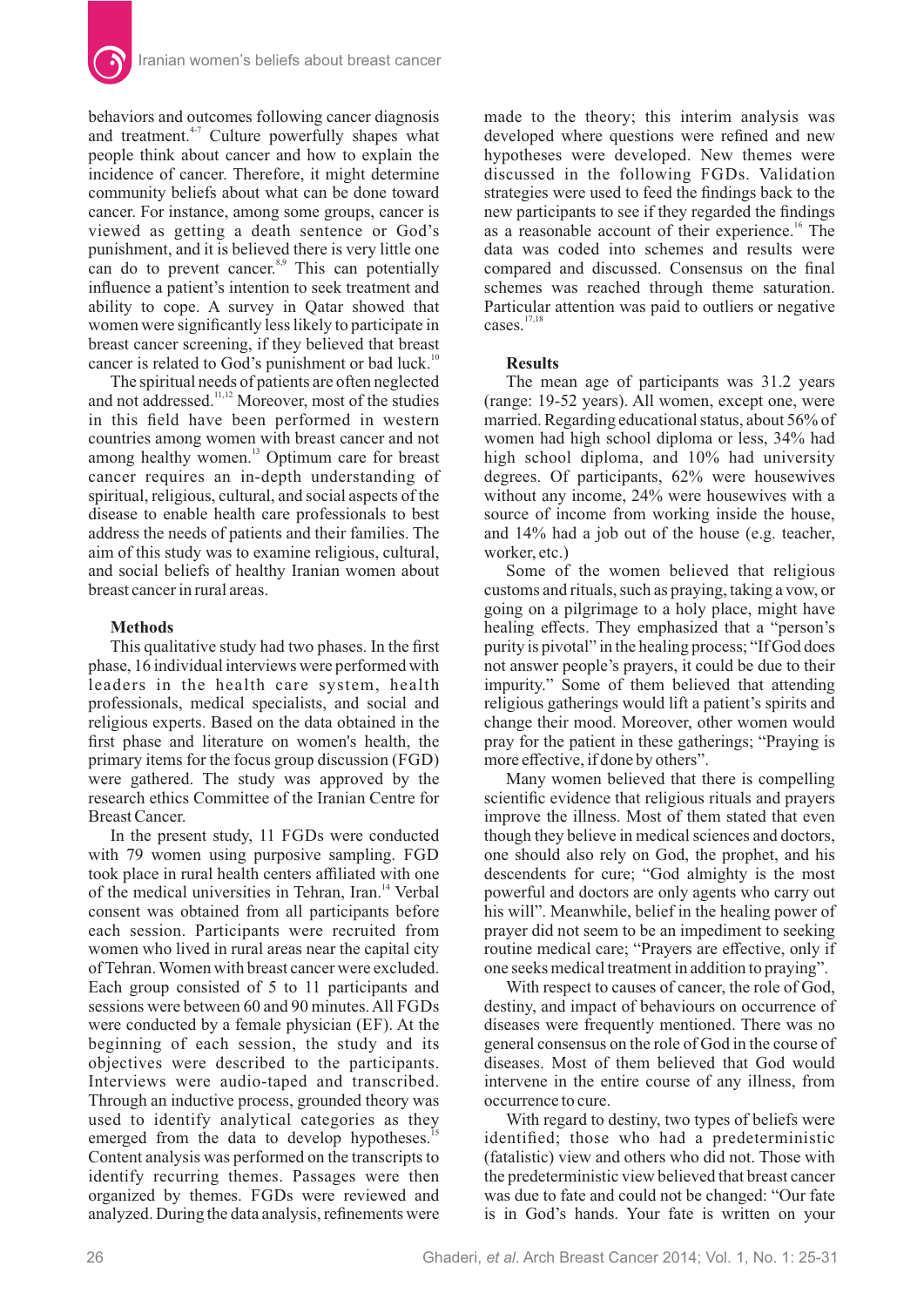forehead and you cannot change it…Science cannot prevent our fate". The majority, however, believed that patients could try to change their destiny: "Our fate is in our hands…you should seek treatment and do your best. But you will heal only if God wants…God doesn't wish us to sit by and wait for him to determine our fate…Even though you cannot change your fate, we must take preventive measures and rely on God's will".

From FGDs, 4 different opinions about the relationship between behaviours and disease were identified; good people suffer, evil people get punished, evil people do not suffer, and those who believed that everything has a scientific explanation.

*Good people suffer:* Some of the women believed that: "Good people get cancer at a younger age and die and go to God's presence. So, they [do not get old and] won't stay in this life."; "When God likes one of his devout believers, he gives them pain, poverty, and illness to make them pray to him all the time."; "People who are closer to God, get sick more often."

*Evil people get punished:* One woman stated that "If you have done evil, you will get cancer", and "Curse and prayer have effects". Most of the participants believed that we are somehow punished in this life to cleanse our souls from sins before we die: "If God does not like a person, he punishes that person in a way that she gives up and asks God to take her life".

*Evil people do not suffer:* A few participants stated that "cruel people are healthier".

*Everything has a scientific explanation:* There was a group of women who did not believe in any relationships between diseases and behaviours: "In the past, because there was no information about the cause of diseases, people believed that cancer was due to the influence of an evil eye. Everybody is at risk of getting cancer and there is no difference between people…It has nothing to do with fate; we die in one way or another". These participants stated that one day there will be scientific explanations for breast cancer. One stated: "Since science has not come up with any definite explanations for the cause of cancer, some believe that it is related to divine retribution". Another stated: "It is like the Islamic religious laws (sharia) about lawful (halal) or prohibited (haram) acts. We do not know the wisdom behind many of them. Maybe in the future, science will be able to tell us what to do to avoid cancer."

Regarding cultural and social factors, participants believed that multiple factors influence women's health in Iran. Participants mentioned selfperception, husbands, gender of physician, and financial concerns.

*Self-perception*: Participants mentioned that their perceptions about the value of a woman depended upon the woman's level of education, knowledge, and the extent of their social interactions. Some

participants stated: "Women are important because of their key role at home as housewife and manager"; "Men think that women should stay healthy to serve and deal with their responsibilities at home"; "If the wife gets cancer, the family falls apart"; and "Women naturally put their family first and do not think about themselves".

*Husbands:* Most women stated that they had a very close relationship with their husbands and found them very supportive during difficult times. Therefore, they felt comfortable discussing their health issues with them: "We are important to our husbands and they encourage us to seek treatment, if necessary". Few women preferred to talk to their mother, sisters, or close female friends. When they were asked if they would need to get permission from their husband to seek medical care, they said that their husband's agreement was important but they would put their health first, if their husband opposed their decision. Only one said: "some husbands cannot cope with such diagnosis and divorce their wives". The participants stated that another reason they had to inform their husbands about their health status was to get financial support. It was stated that: "income is a key issue in every Iranian family and men are the primary source of income."

*Women's preference for gender of their physician:* Participants believed that seeing a male physician was not against their religious values: "Even though any unnecessary social interactions between unrelated men and women is prohibited in Islam, a male doctor can examine any part of a woman's body". They stated that due to modesty, embarrassment, and their husband's preference, they would prefer to see female physicians: "A female physician has a similar body and I feel more comfortable…Female physicians understand our feelings and emotions better than male doctors…I feel uncomfortable when a man examines my body…Most husbands prefer that their wives see a female physician". There were only a few women, however, who stated that modesty or religious reasons were not an important issue when it came to their health.

Some women were doubtful about the honesty of people who do not make their health a first priority: "One might pretend that she would follow religious rules and go to female physicians, but for a genuine believer in God, her health is more important". Others believed that male doctors, due to their experience and confidence, were better than their female counterparts.

*Deficiencies in the health care system:* Two issues that emerged from the FGD pertaining to the health care system were lack of awareness about the referral system and the cost associated with the health care. Most of the participants were not aware of any referral system. The majority of them stated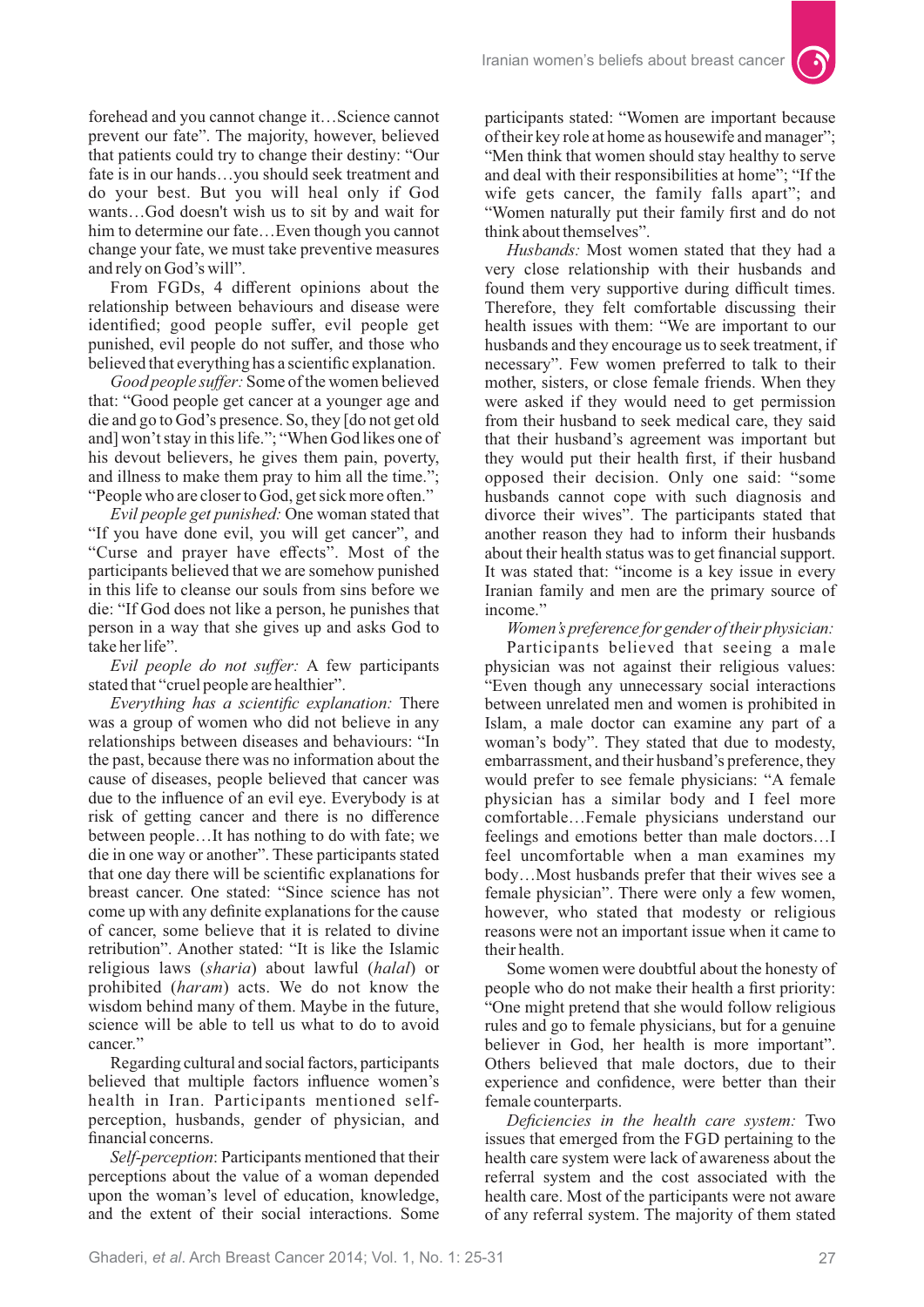that they did not have family physicians to refer them to an appropriate specialist. Many women complained about the expensive medical services and the lack of health insurance. They stated that due to the direct financial relationship between doctors and their patients in Iran, most patients could not always trust their doctors for fees they would request for the provided services.

## **Discussion**

This study was performed to determine Iranian women's religious, social, and cultural beliefs about breast cancer. This type of research in the field of breast cancer helps us understand how women in the general population perceive this disease, how we can encourage favorable changes in beliefs, and how to frame disease prevention and management in potentially acceptable ways according to cultural, social, and religious beliefs that lead to earlier diagnosis and treatment and better outcome.<sup>19</sup>

Alimited number of researches have been done to investigate healthy women's beliefs about this disease, especially among middle eastern women. Most studies have employed "the deficit in knowledge" approach in which investigators compared respondents' knowledge with existing biomedical information. In contrast, we did not make a priori assumptions regarding knowledge and attitudes. Instead, we allowed the women to inform us about these issues in their own terms. This method has been successful in measuring knowledge deficits compared with the benchmark data.<sup>20</sup>

We used a qualitative focus group method. This method is particularly suited to the study of attitudes and experiences and can be used to examine not only what people think, but also how they think and why they think in a particular way. The idea behind the focus group method is that group processes can help people explore and clarify their views in ways that would be less easily accessible in a one-on-one interview $1$ 

It has been shown that spirituality and religion are very important aspects of Asian American women's experience with breast cancer.<sup>13</sup> Yet, most authors who studied the role of religious and spiritual beliefs and practices in this field have surveyed breast cancer patients and not the general population.<sup>5</sup>

A large population-based survey, in two counties in Eastern North Carolina on 1500 women in the year 2000, sheds light on some cultural and religious beliefs of the general population about breast cancer in the US. In that study, more than 90% of women believed that God would work through doctors and nurses to cure cancer. In addition, 22% of white women and 65% of African American women believed that if they were told they had breast cancer, the strength of their own faith in God would determine if the cancer would be cured.According to the majority of responders, praying every day for

cure was considered a must for a breast cancer patient. Nevertheless, only less than 4% of women believed that cancer would be induced because one had sinned against God.<sup>21</sup>

In another published research by Bailey et al., the interrelationship between cultural beliefs and mammography utilization was studied, and then, the perceived cultural barriers were successfully utilized to develop cultural intervention strategies for improving mammography utilization. $22$  In the study by Gall and Cornblat , the role of spiritual factors was studied in long term adjustment to breast cancer among the surviving patients. Religious/ spiritual theme categories identified in the writings of these breast cancer patients were interesting and relevant to our findings: relationship with God (reliance on him for support and guidance, usually without expecting specific miracles); meaning (why they had been diagnosed with cancer, who is to blame, divine purpose of this disease, a part of God's plan); life affirmat3ion/growth; social support; and religious coping activities (most commonly prayer, both personal, and intercessory).<sup>5</sup>

In a survey, more than 90% of physicians who were practicing in Tehran, Iran, said that they had been asked -at least occasionally- to pray for their patients.<sup>23</sup> In our study, women generally believed in the healing effect of prayer, comparable with seeking medical care.Although most of the participants were not aware of any available support in the healthcare system, they acknowledged that practicing religious traditions is not a substitute for seeking medical care. In addition, very few of them had a fatalistic view towards breast cancer and the majority believed that it is important to take care of one's health. Based on our results, it does not seem that religious beliefs prohibit people from seeking medical care.

Some studies on the association between belief in destiny and cancer screening practices, comparing Latinos to white patients, have shown that Latinos are more likely than whites to believe in predetermined and unchangeable fate and assume that little can be done to prevent cancer.<sup>9,24</sup> In contrast, in another study of Latina women, participants generally viewed God as an all-loving figure that restrained from punishing humans. The themes related to acceptance, such as "what God sends, one has to accept", were more dominant than fatalism in that research.<sup>25</sup>

In a study on coping with breast cancer in newly diagnosed Iranian women, authors coined the term "spiritual fighting" when many patients viewed cancer as a test by God; an exam that they need to fight and win with pride.<sup>26</sup> Another study on older women with newly diagnosed breast cancer showed that belief in divine control and a feeling of shared responsibility with God enabled them to actively cope with the cancer diagnosis, rather than being passive and fatalistic. $27$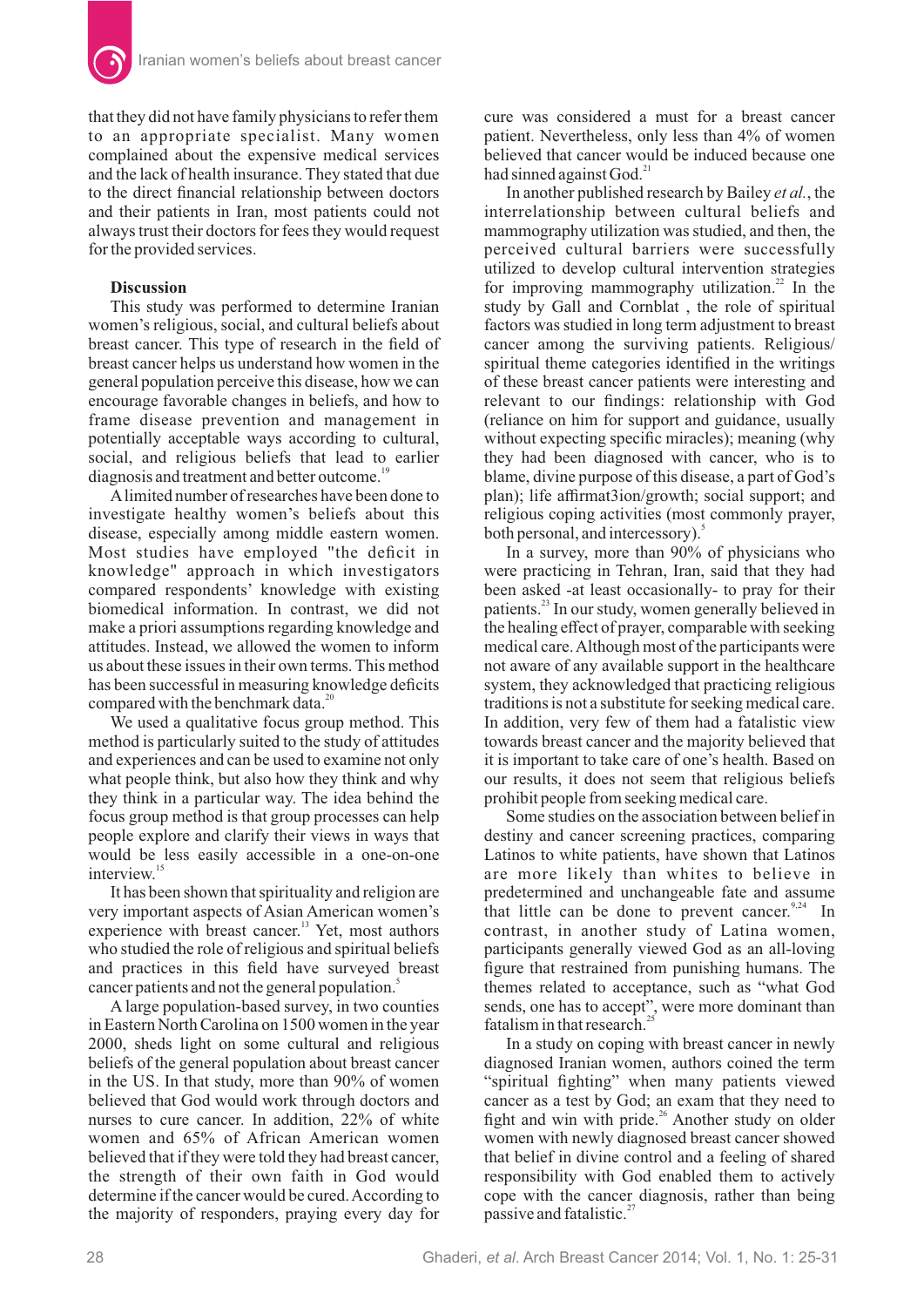There was an evident sense of self-value in all participants. We did not encounter anyone who thought that women's health is not as important as their husbands. This shows that this group of women, who lived in rural areas near the capital, believed that women are as valuable as their husbands.

Similar to the study by Lannin et al., on beliefs of healthy American women about breast cancer, some of our study subjects believed that breast cancer patients are more likely to get support from female friends and family. The study by Lannin et al. also showed the role of husbands in coping with the disease; only 2-7% in that study said that dealing with breast cancer is a woman's problem and the husband does not need to be involved.<sup>21</sup> In that study, other concerns such as divorcing women due to getting breast cancer and becoming less attractive after breast cancer surgery were more commonly reported byAfricanAmericans than white women.

Although our participants preferred to see a female physician if they needed medical care, they stated that the gender of a physician would not be a limiting factor. Our results are contrary to some studies that have shown that preserving modesty and physical examination of intimate body parts might be a barrier to health care, particularly for Latino and Asian women.<sup>10,28-31</sup>

There is no well-established national system for cancer care in Iran and most patients have to find their own physicians (self-referral).<sup>32</sup> Furthermore, most physicians do not spend enough time explaining the necessary procedures to the patient.<sup>33</sup> It would be reasonable to assume that patients' compliance with recommended treatment will improve, if physicians spend adequate time to talk to patients about the diagnosis and offer appropriate consultation before any surgical procedures. The majority of our participants believed that many patients could not always trust their doctors due to the direct doctor-patient financial relationship. This can be better understood when considering the fact that the direct economic cost of breast cancer is very high in Iran and people have to pay more than 55% of their health expenses themselves.  $34,35$  Lack of trust in the health system was also reported by Asian-American breast cancer survivors in the study by Tam et al. $13$  This is not in accordance with the findings of the study by Lannin *et al.* which reported that about 80% of white Americans believed that doctors and health professionals are the ones they would trust most to decide how to treat cancer (once they get the disease). $^{21}$ 

Due to lack of widespread and adequate health insurance coverage and their high costs many patients cannot afford the expense of hospitalization and surgical procedures.<sup>35,36</sup> As a result, it is quite acceptable for women to choose more affordable alternatives to appropriate medical care and health management. Improvements in insurance coverage

inz order to cut the direct financial relationship between doctors and patients can improve trust and also access to essential treatment.<sup>3</sup>

 $\bullet$ 

Our study had some limitations. Scheduling each session at health centers of rural areas was difficult, as at each meeting some of the participants were absent. Some women were not interested in participating in FGDs. The likely cause of their disinterest may have been their responsibilities at home and out of the house, such as family and/or duties inside and out of the house. Most of the participants worked with their husbands in gardens, farms, and small family businesses. Another possibility might have been that the sessions were held in rural health centers. Rural women are usually encouraged to participate in educational classes in rural health centers and sometimes women find these classes to be repetitive or not interesting. They could have assumed that our study session was one of those educational classes and refrained from attending.

Some issues discussed in other papers, such as body image, intimate relationship, employment, and neighborhood issues, which are among social aspects of the disease were discussed in surveys on breast cancer survivors but did not seems relevant to our subjects.<sup>13</sup>

Our study identified religious, social, and cultural beliefs that may influence patients' attitude towards the health care system and their health related behaviors. The clinicians' knowledge about these issues would allow them to understand and address the issues that may prevent patients from seeking medical care. Further studies are required to investigate if the key findings of this study can be extrapolated to other Iranian women, i.e. those residing in urban areas.

## **Funding source**

This project was supported by the Iranian Institute for Health Sciences Research. The fund was used to supply various materials, including tape recorders, and pay for travel expenses. All phases of the present work, including design and conduct of the study; collection, analysis, and interpretation of the data; and preparation, review, and approval of the final manuscript, were done independent of the funder.

### **Conflict of interests**

The authors have declared no conflicts of interest.

#### **Ethical approval**

The investigation fully complied with the declaration of Helsinki for medical research involving Human subjects. The study was approved by the research ethics board of the Iranian Centre for Breast Cancer. In addition, verbal consent was obtained from all participants before each session.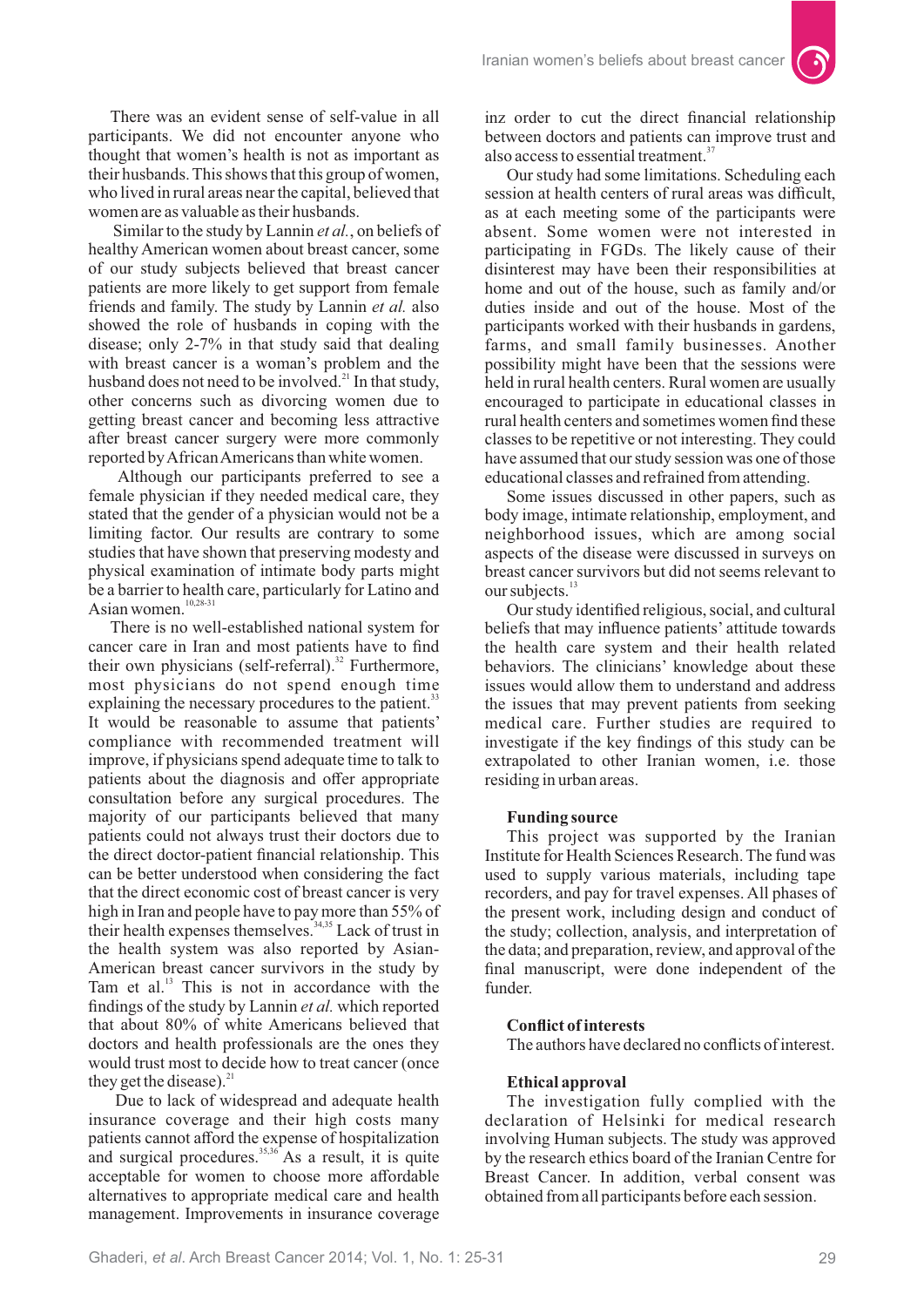## **References**

- 1. Ferlay J, Shin HR, Bray F, Forman D, Mathers C, Parkin DM. Estimates of worldwide burden of cancer in 2008: GLOBOCAN 2008. Int J Cancer 2010; 127(12): 2893-917.
- 2. Mousavi SM, Gouya MM, Ramazani R, Davanlou M, Hajsadeghi N, Seddighi Z. Cancer incidence and mortality in Iran. Ann Oncol 2009; 20(3): 556-63.
- 3. Harirchi I, Karbakhsh M, Kashefi A, Momtahen AJ. Breast cancer in Iran: results of a multi-center study.Asian Pac J Cancer Prev 2004; 5(1): 24-7.
- 4. Daher M. Cultural beliefs and values in cancer patients.Ann Oncol 2012; 23 Suppl 3: 66-9.
- 5. Gall TL, Cornblat MW. Breast cancer survivors give voice: a qualitative analysis of spiritual factors in longterm adjustment. Psychooncology 2002; 11(6): 524-35.
- 6. Gall TL, Miguez de Renart RM, Boonstra B. Religious Resources in Long-Term Adjustment to Breast Cancer. J Psychosoc Oncol 2000; 18(2): 21-37.
- 7. Thune-Boyle IC, Stygall JA, Keshtgar MR, Newman SP. Do religious/spiritual coping strategies affect illness adjustment in patients with cancer? A systematic review of the literature. Soc Sci Med 2006; 63(1): 151-64.
- 8. Yeo SS, Meiser B, Barlow-Stewart K, Goldstein D, Tucker K, Eisenbruch M. Understanding community beliefs of Chinese-Australians about cancer: initial insights using an ethnographic approach. Psychooncology 2005; 14(3): 174-86.
- 9. Perez-Stable EJ, Sabogal F, Otero-Sabogal R, Hiatt RA, McPhee SJ. Misconceptions about cancer among Latinos and Anglos. JAMA 1992; 268(22): 3219-23.
- 10.Donnelly TT, Al Khater AH, Al-Bader SB, Al Kuwari MG, Al-Meer N, Malik M, et al. Beliefs and attitudes about breast cancer and screening practices among Arab women living in Qatar: a cross-sectional study. BMC Womens Health 2013; 13: 49.
- 11. Woll ML, Hinshaw DB, Pawlik TM. Spirituality and religion in the care of surgical oncology patients with life-threatening or advanced illnesses. Ann Surg Oncol 2008; 15(11): 3048- 57.
- 12. Ehman JW, Ott BB, Short TH, Ciampa RC, Hansen- Flaschen J. Do patients want physicians to inquire about their spiritual or religious beliefs if they become gravely ill? Arch Intern Med 1999; 159(15): 1803-6.
- 13. Tam AK, Padilla G, Tejero J, Kagawa-Singer M. Understanding the breast cancer experience of Asian American women. Psychooncology 2003; 12(1): 38-58.
- 14. Shadpour K. Primary health care networks in the Islamic Republic of Iran. East Mediterr Health J 2000; 6(4): 822-5.
- 15. Glaser BG, Strauss AL. The Discovery of Grounded Theory: Strategies for Qualitative Research. Piscataway Township, NJ: Transaction Publishers; 2009.
- 16. McKeganey NP, Bloor MJ. On the retrieval of sociological descriptions: respondent validation and the critical case of ethnomethodology. Int J Sociol Soc Pol 1981; 1(3): 58-69.
- 17. PopeC,Ziebland S, Mays N. Qualitative research in health care. Analysing qualitative data. BMJ 2000; 320(7227): 114-6.
- 18. Wood MJ, Ross-Kerr J. Basic Steps in Planning Nursing Research: From Question to Proposal. Burlington, MA: Jones & Bartlett Publishers; 2010.
- 19. Stewart DE, Cheung AM, Duff S, Wong F, McQuestion M, Cheng T, et al. Attributions of cause and recurrence in long-term breast cancer survivors. Psychooncology 2001; 10(2): 179-83.
- 20. Chavez LR, Hubbell FA, McMullin JM, Martinez RG, Mishra SI. Structure and meaning in models of breast and cervical cancer risk factors: a comparison of perceptions among Latinas, Anglo women, and physicians. Med Anthropol Q 1995; 9(1): 40-74.
- 21. Lannin DR, Mathews HF, Mitchell J, Swanson MS. Impacting cultural attitudes in African-American women to decrease breast cancer mortality.Am J Surg 2002; 184(5): 418-23.
- 22. Bailey EJ, Erwin DO, Belin P. Using cultural beliefs and patterns to improve mammography utilization among African-American women: the Witness Project. J Natl Med Assoc 2000; 92(3): 136-42.
- 23. Sedighi J, JahangiriA, Karbakhsh M, Maftoun F, Khodaei S, Harirchi I. Using Prayer in Clinical Practice: A Survey on Iranian Physicians' Views and Practices. Daneshvar Med 2009; 16(82): 67- 72. [In Persian]
- 24. Hubbell FA, Chavez LR, Mishra SI, Valdez RB. Differing beliefs about breast cancer among Latinas and Anglo women. West J Med 1996; 164(5): 405-9.
- 25. Florez KR, Aguirre AN, Viladrich A, Cespedes A, De La Cruz AA, Abraido-Lanza AF, Fatalism or destiny? A qualitative study and interpretative framework on Dominican women's breast cancer beliefs. J Immigr Minor Health 2009; 11(4): 291-301.
- 26. Taleghani F, Yekta ZP, Nasrabadi AN. Coping with breast cancer in newly diagnosed Iranian women. JAdv Nurs 2006; 54(3): 265-72.
- 27. Umezawa Y, Lu Q, You J, Kagawa-Singer M, Leake B, Maly RC. Belief in divine control, coping, and race/ethnicity among older women with breast cancer. Ann Behav Med 2012; 44(1): 21-32.
- 28. Facione NC, Katapodi M. Culture as an influence on breast cancer screening and early